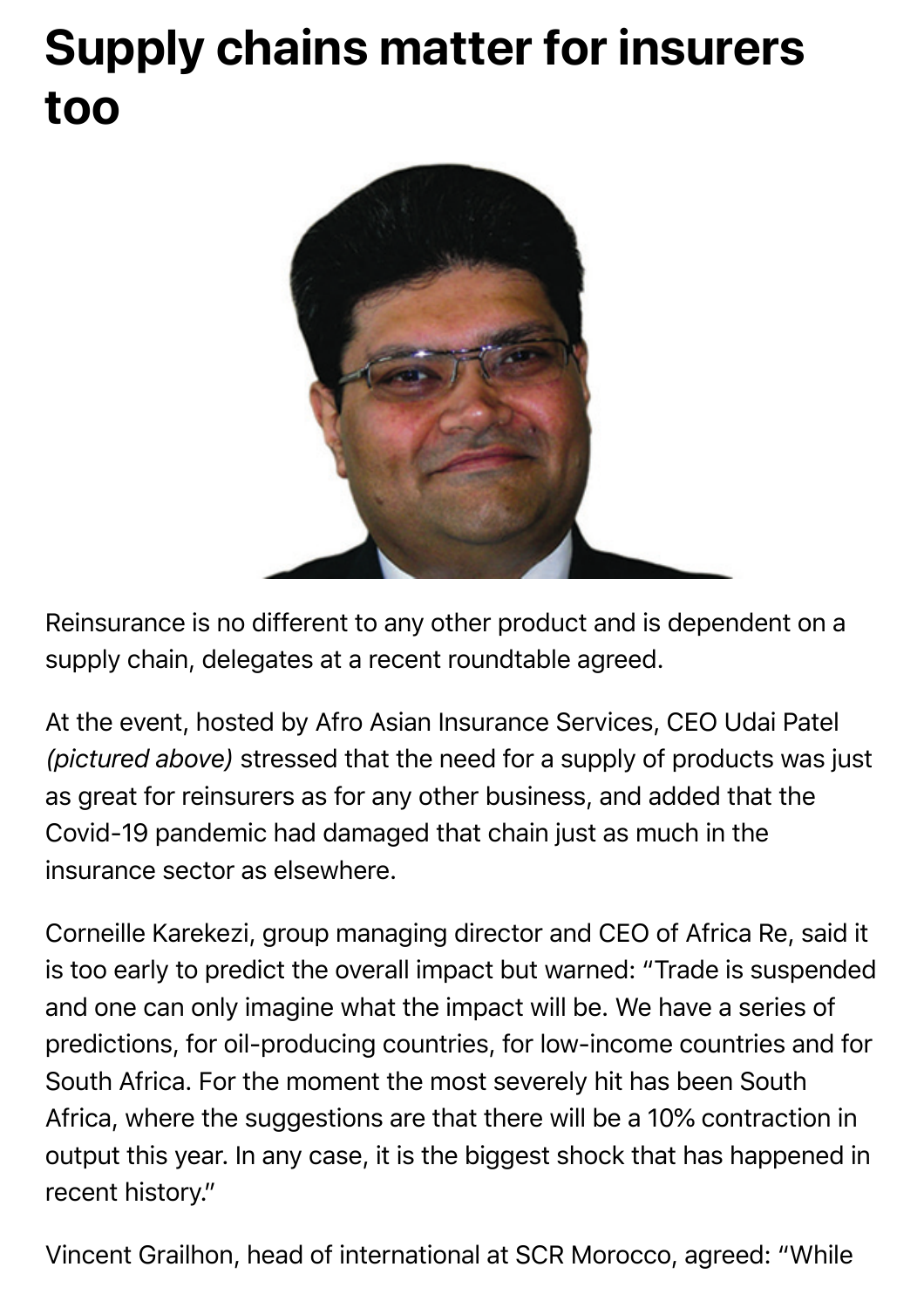in some instances industry has converted to producing masks etc in response to the pandemic, the story is not finished. North Africa is heavily dependent on tourism but no one is visiting. And in some countries the curve of contamination is not controlled as yet, while in some places the pandemic is just taking hold."

Jeph Gwatipedza, chief operating officer at Zep Re, added: "In east Africa we are seeing that the focus of governments is to reallocate budgets, including loans. Investment returns have been coming down. The Kenyan insurance market has been making losses for some years so there has been pressure to increase rates, but competition remains stiff. I think there will be a shortage of capacity that will push rates up."

He was the first of the group to raise the subject of liquidity, warning: "Shortage of capital will affect some of our markets."

Lawrence Nazare, director at Continental Reinsurance, agreed: "The impact has not been on claims so far here in Africa. Internationally, this is first major event that has impacted on both sides – assets and liabilities. In Africa, the immediate impact has been on asset side. We saw a rapid decrease in interest rates, a collapse in major capital markets like Nairobi and Lagos, and record losses in terms of valuations.

"There will be significant pressure in certain markets in terms of solvency," he continued. Regulators have already had to defer recapitalisation plans – in Nigeria, for instance.

"The greatest impact will be on revenues – in a market like Nigeria we are anticipating a 50% drop in oil revenue, which is a devastating blow. In all those countries, oil is the fulcrum that is holding up rest of the economy, so it impacts all other sectors."

Added to that, he said: "The Nigerian government is a major buyer of insurance, so there will be a reduced purchase of insurance."

The lack of cover purchases is already sounding alarm bells across the continent. As Mr Nazare said: "All reinsurers will tell you that there is no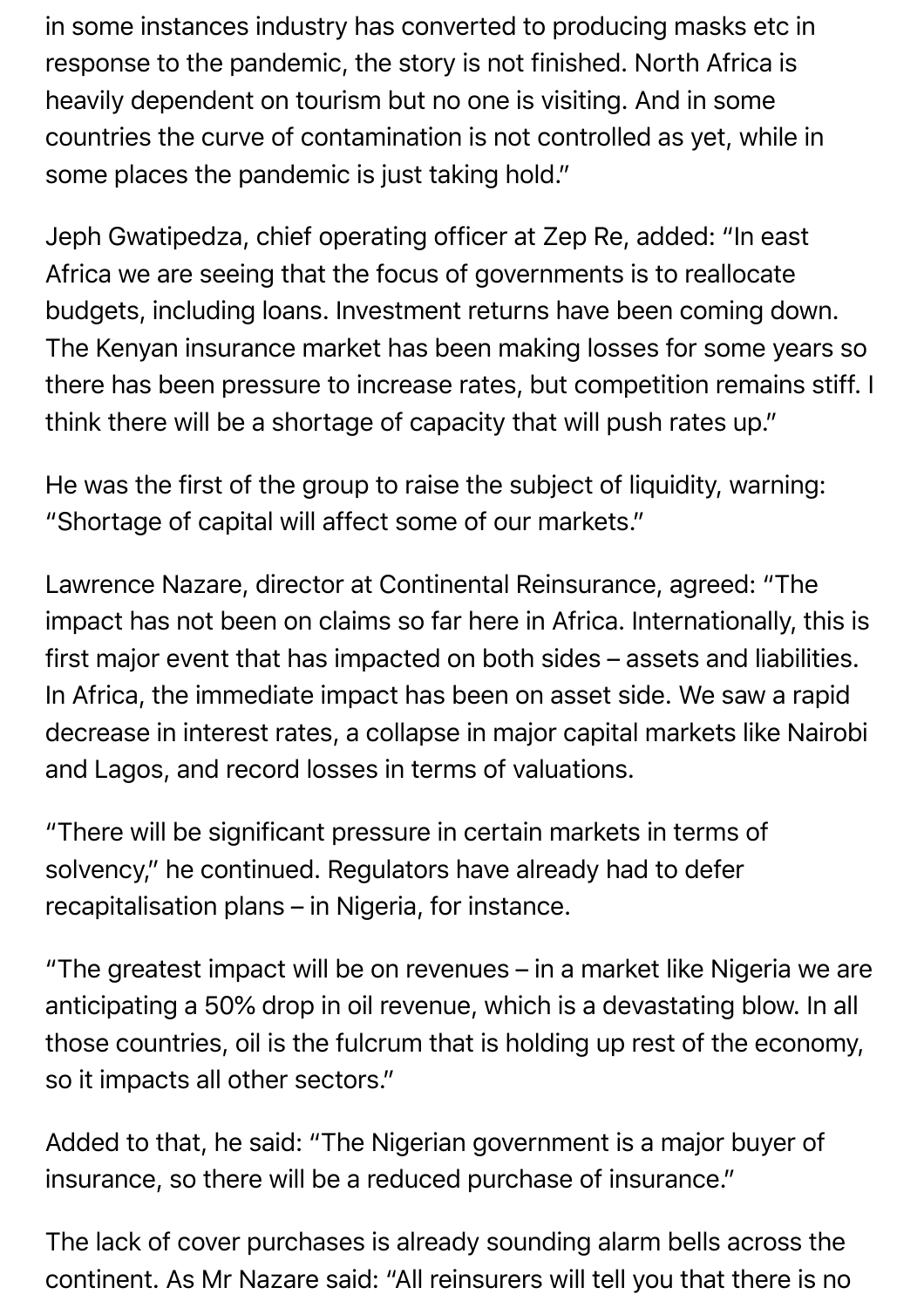liquidity. Funds are drying up and we are not getting paid. In the third quarter it will get a lot worse, primarily because key sectors have not been trading – mining, oil hospitality, manufacturing. Insurance is seen as a grudge purchase and is probably first item off the shopping list for most buyers. Corporates will look to defer payment on insurance."

Joseph Kusi-Tieku, managing director of GN Re Ghana, agreed: "It is true. In Ghana, insurance companies have requested delays in the recapitalisation plans, because the insurance market has already taken a hit and cedants are already losing between 30% and 40% of budgeted income in these first few months."

In the CIMA region, Loseni Sangare, director of non-life at CICA Re, admitted it was all but impossible to quantify the impact of Covid-19 as yet, but he expects an impact on the balance sheets of both insurers and reinsurers alike, as cashflow dries up.

He is not expecting a rush of valid claims, but he is worried that clients will be spending less on their insurance programmes and that will impact everyone in the insurance chain.

Another unexpected challenge, he said, is that it has become much more difficult to transact internationally, with the banks demanding much more in the way of evidence around any transaction.

## Claims

The group agreed that, generally speaking, there have been few Covid-19-related claims to date. Mr Nazare said: "We have seen attempts at litigation on business interruption claims but claims have been relatively low." Souvik Banerjea, of Continental Re, added: "We have seen a few instances where clients have been claiming for denial of access."

However, he suggested: "It is a wake-up call for the sector. We have seen claims coming in from Mauritius and from Egypt. In most all-risks policies, denial of access is an automatic inclusion and going forward we need to examine how those wordings work."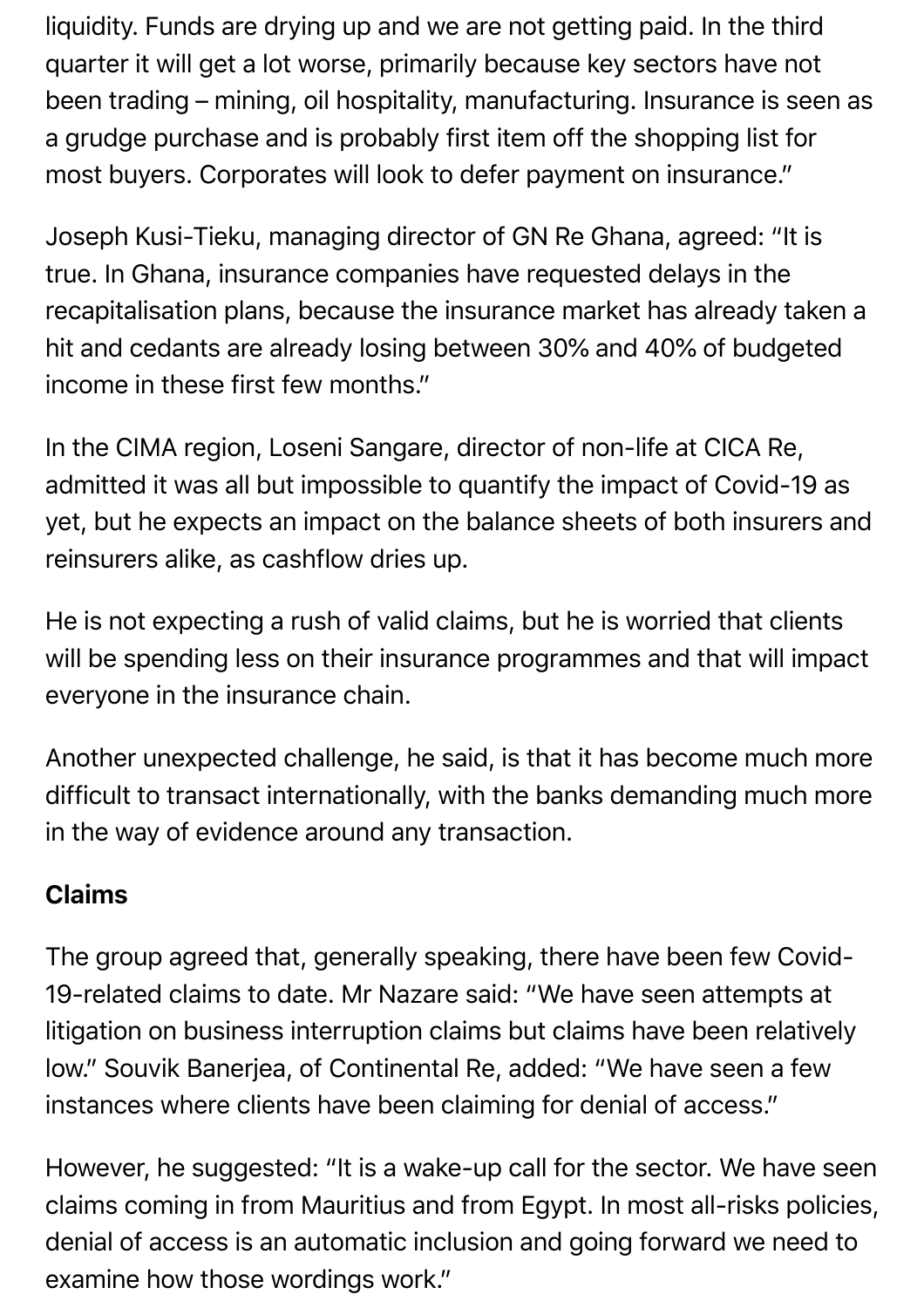Letty Endeley, director of the Anglophone region for CICA Re, said that, in the CIMA region, most markets have rejected Covid-19 claims because they are deemed *force majeure* under the CIMA Code, however the regulators have responded that it cannot be *force majeure* and are insisting claims must be paid.

Brilliant Shumba, managing director of ZB Re, also warned: "Because we are all working from home, we know that notification of any claims (Covid-19-related or not) has been delayed to some extent. That is building up problems, as we receive less in the way of premium but the reserved element on claims is building."

Youssef Fassi Fihri, CEO of SCR Morocco, believes it will be important "to have a committee examining all the impacts of Covid-19, from wordings to the economic downturn". Like the others, he worries about the future collection of premiums.

Meanwhile, Jonathan Kwakye, head of business development at Ghana Reinsurance, added: "The lack of income from premiums could cause problems for some insurers in terms of their ability to pay any claims that do arise. It is a serious issue."

As a consequence, Mr Karekezi said: "There will be an impact on ratings. Some companies were already showing weaknesses in their portfolio and if you add the impact on asset side, it is clear it will impact on ratings. But if claims do not worsen, the impact might not be so great – maybe 40% of companies could face downgrades."

Looking ahead to the next round of renewals, Calisto Ogaye, head of non-life business at East Africa Re, said: "A number of enterprises will have challenges, so there will be pressure to move prices upwards; however, competition is cut-throat on pricing and I see that prevailing later in the year. I see us trying to get the prices up but there will be a challenge because of competition."

He believes the bigger issue is liquidity. "Players are compromised and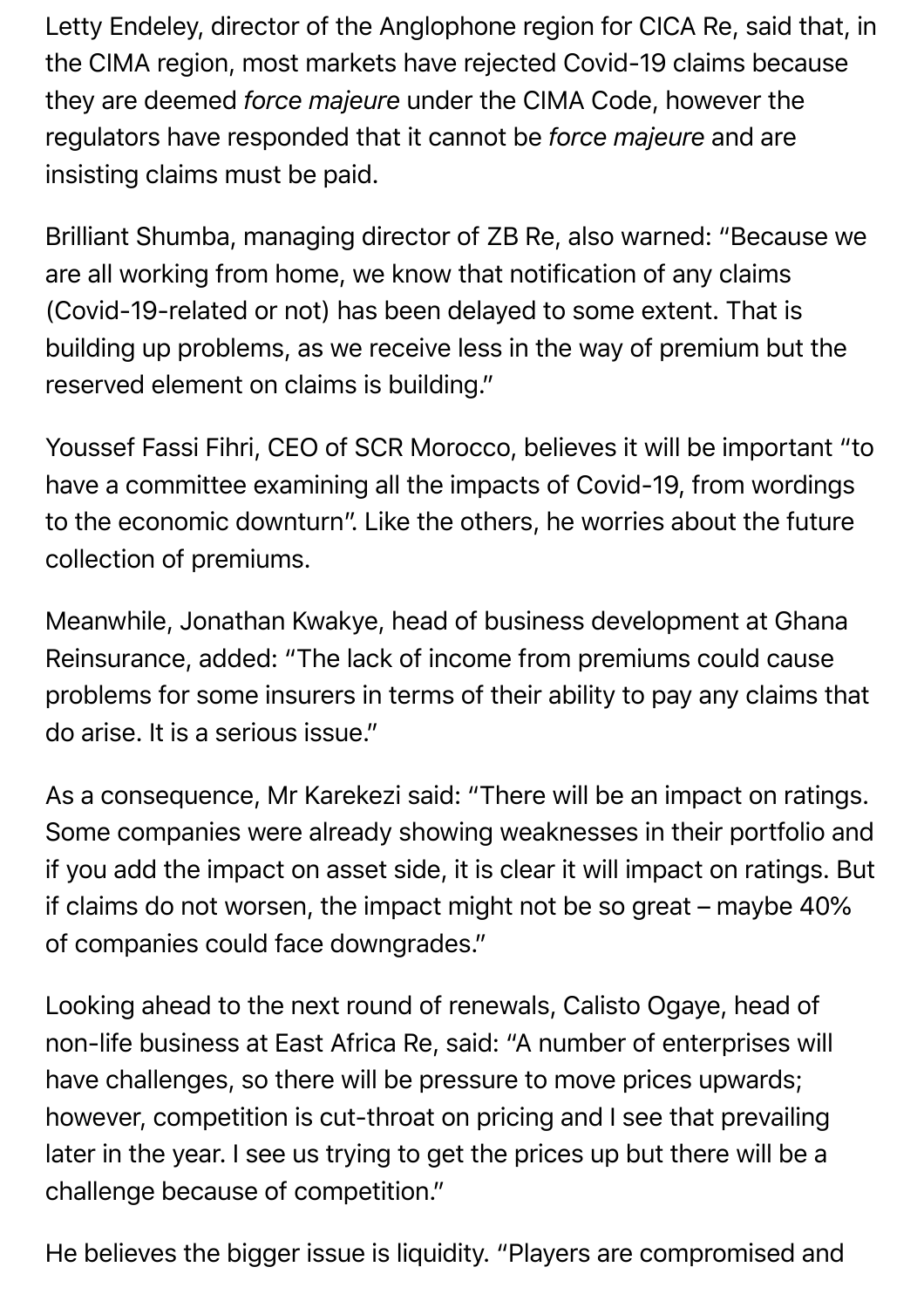are not getting premium payment. The extent to which we can leverage technical pricing will be compromised by the reduced liquidity in the market," he warned.

Mr Patel asked, as a consequence: "Are we now looking at a major structural change in insurance markets in Africa, say in the next 12 months, through acquisitions and mergers. Will our client base change?"

Mr Nazare responded by saying: "In all major markets, where regulators have called for recapitalisation, smaller companies have been struggling. The days of fragmented markets are gone. In the past, the attraction was that business is generally profitable on the underwriting side; but in the last few years that has gradually come off and most smaller companies have been surviving on investment returns.

"To get those you must have liquidity, capital markets that are flourishing and high interest rates – all those factors have gone and my view is that we will either see failures, particularly among smaller players, or significant consolidations."

Vinita Lotlikar, executive director of AfroAsian, said traditionally, pricing in Africa was often driven by retrocession rates. The question now, she said, was whether African reinsurers would take control of pricing without waiting for world giants to drive the conversation.

However, SCR's Mr Grailhon said: "Elsewhere in the world, there will be major claims. Losses will be in the range of \$100bn – the largest loss ever for the insurance market, split between claims and asset losses.

"Until now, everyone has said a big loss would not be enough to turn the market on its own – it needed a big economic shock. We now have that scenario. We can expect a serious hardening from the international hardening market for the next two or three years. That will impact our retrocessions. And we will suffer from that."

Mr Karekezi added: "Pricing was already under pressure and the loss ratios were already moving towards 100%, and there was no sign of